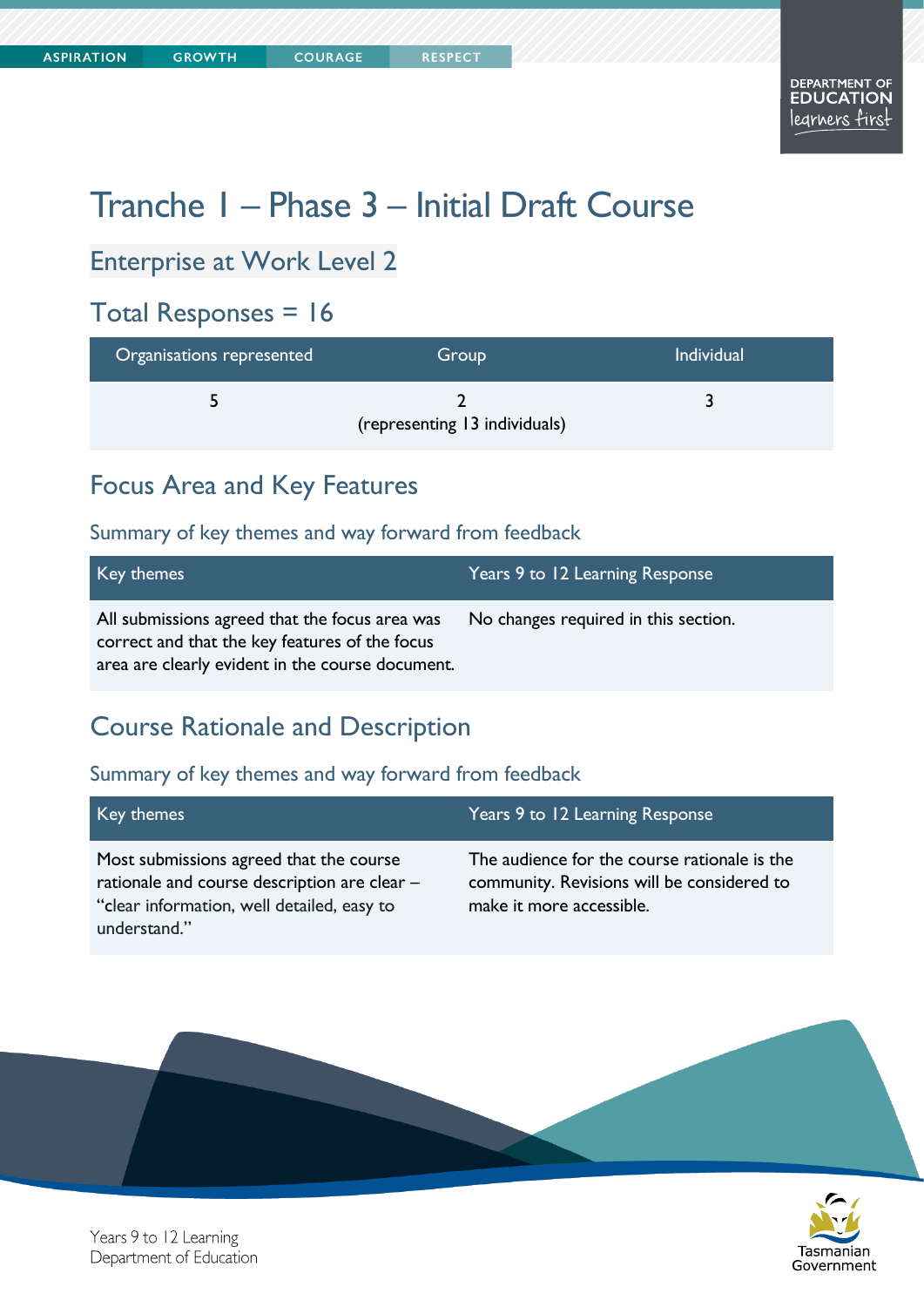| Key themes                                                                                                | Years 9 to 12 Learning Response                                                                                                                                               |
|-----------------------------------------------------------------------------------------------------------|-------------------------------------------------------------------------------------------------------------------------------------------------------------------------------|
| One submission questioned whether the<br>language in the description is sufficiently<br>student-friendly. | The audience for the course description is<br>learners. The language has already been tested<br>with some students. Efforts will be made to<br>further simplify the language. |

### Integration of General Capabilities

### Summary of key themes and way forward from feedback

| Key themes                         | Years 9 to 12 Learning Response |
|------------------------------------|---------------------------------|
| No suggested changes were offered. | No action required.             |

## Pathways

#### Summary of key themes and way forward from feedback

| Key themes                                                                                                                                                                                            | Years 9 to 12 Learning Response                                |
|-------------------------------------------------------------------------------------------------------------------------------------------------------------------------------------------------------|----------------------------------------------------------------|
| One respondent suggested that a concurrent or<br>preceding VET program could be a pathway<br>enabling student-managed enterprise projects<br>that apply the practical skills from the VET<br>program. | Suggestion was adopted. This will be added as a<br>pathway in. |

### Course Requirements

| Key themes                          | Years 9 to 12 Learning Response |
|-------------------------------------|---------------------------------|
| No specific suggestions for change. | No action required.             |

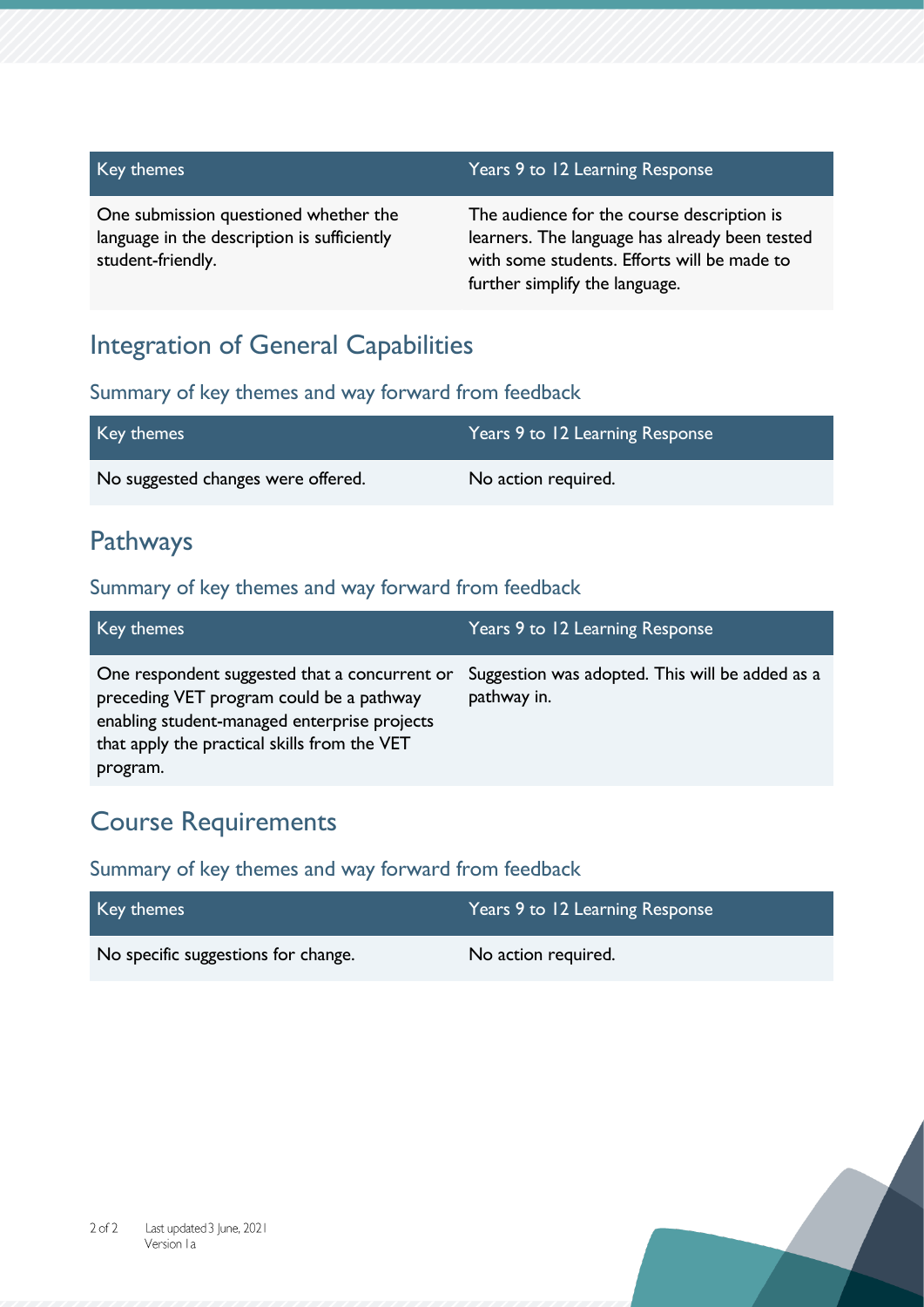# Course Structure, Delivery and Progression

Summary of key themes and way forward from feedback

| Key themes,                                                        | Years 9 to 12 Learning Response                                                                              |
|--------------------------------------------------------------------|--------------------------------------------------------------------------------------------------------------|
| Some clarifying questions raised in relation to<br>modularisation. | While the course is written as three modules,<br>at this stage it is only available as a 150-hour<br>course. |

# Module Content

| Key themes                                                                                                                                   | Years 9 to 12 Learning Response                                                                                                                                 |
|----------------------------------------------------------------------------------------------------------------------------------------------|-----------------------------------------------------------------------------------------------------------------------------------------------------------------|
| One respondent questioned the reference to<br>"undertake workplace learning".                                                                | "Undertake workplace learning" is one of the<br>three key features of all Work-based Learning<br>courses. It does not necessarily mean a Work<br>placement.     |
| One respondent asked where funding for<br>projects would come from.                                                                          | This is a provider responsibility and could be in<br>the form of seed funding which is paid back if<br>the project breaks even. There is no central<br>funding. |
| One group response queried the use of folios as<br>potentially too onerous.                                                                  | Noted. Work requirements will be checked to<br>ensure they align with the level of complexity<br>documentation.                                                 |
| One respondent questioned 'resilience' as a key<br>skill in Module 2, as it is hard to measure.                                              | This will be changed to 'skills for developing<br>resilience e.g., risk-taking, responding to<br>feedback, perseverance, adaptability'.                         |
| Feedback from the Aboriginal Education Unit<br>indicated that there is the potential to explore<br>Aboriginal enterprise in Modules 2 and 3. | This will be noted and elaborated on in the<br>Implementation Guide.                                                                                            |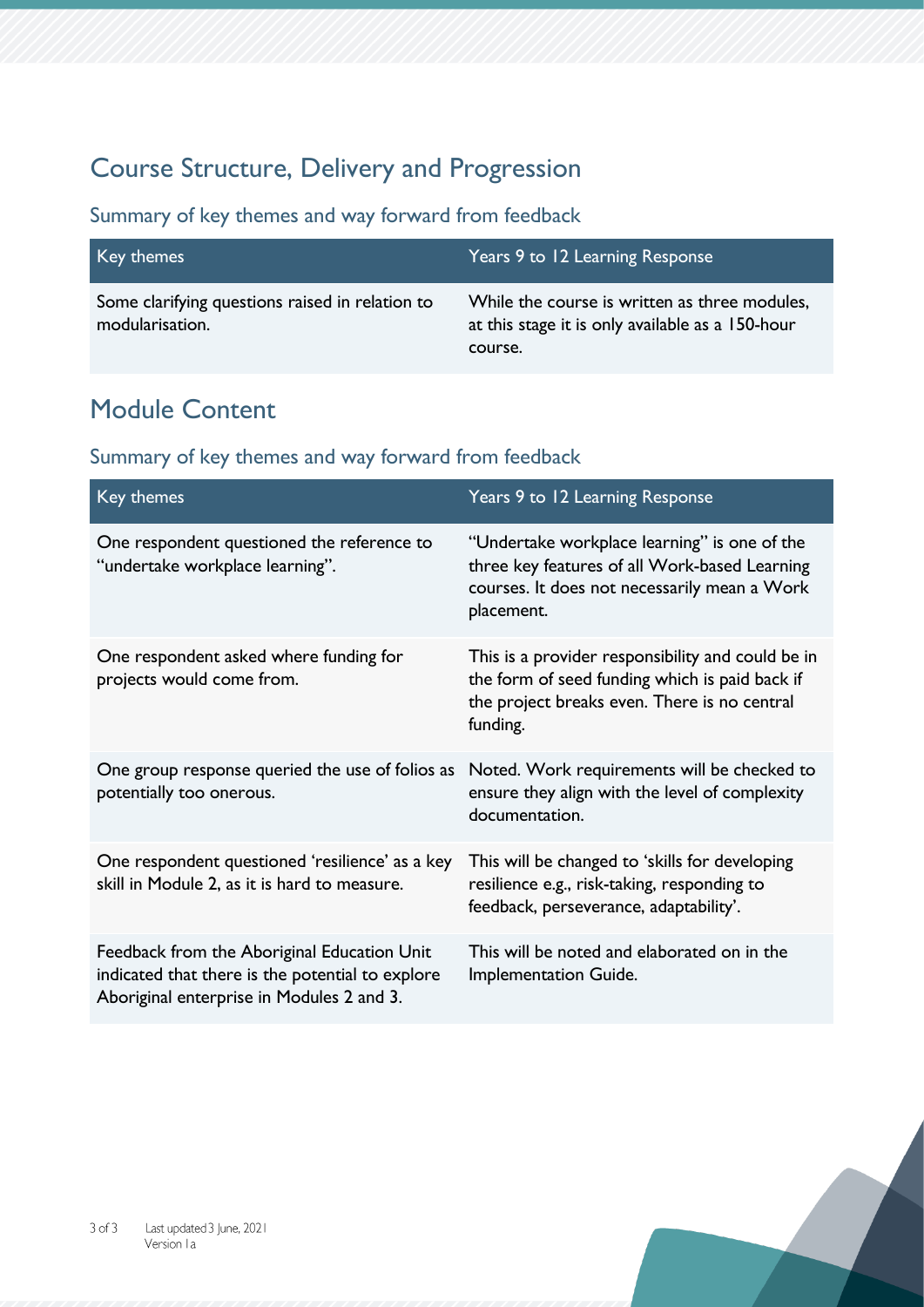# Criteria and Standards

### Summary of key themes and way forward from feedback

| Key themes                                                                                                                                                                | Years 9 to 12 Learning Response                                                                                                  |
|---------------------------------------------------------------------------------------------------------------------------------------------------------------------------|----------------------------------------------------------------------------------------------------------------------------------|
| One respondent provided feedback on<br>Criterion 6 and noted that its focus on project<br>management omitted other broader<br>enterprising skills.                        | Accepted – this will be addressed in the revised<br>assessment criteria and standard descriptors in<br>the final draft.          |
| One respondent provided feedback on<br>Criterion 3, standard descriptor 3, suggesting<br>more measurable terms rather than the<br>comparative terms in the initial draft. | Accepted – these changes will be reflected in<br>the revised assessment criteria and standard<br>descriptors in the final draft. |
| One respondent provided feedback on<br>Criterion 4, standard descriptors 2 and 3,<br>suggesting improvements for greater clarity.                                         | Accepted – these changes will be reflected in<br>the revised assessment criteria and standard<br>descriptors in the final draft. |
| One respondent provided feedback on<br>Criterion 6, standard descriptor 3, suggesting<br>improvements for greater clarity.                                                | Accepted – these changes will be reflected in<br>the revised assessment criteria and standard<br>descriptors in the final draft. |

# Appendix 1 - Line of Sight

| Key themes                                                                            | Years 9 to 12 Learning Response |
|---------------------------------------------------------------------------------------|---------------------------------|
| All respondents agreed that the appendices<br>enhance or support the course document. | No action required.             |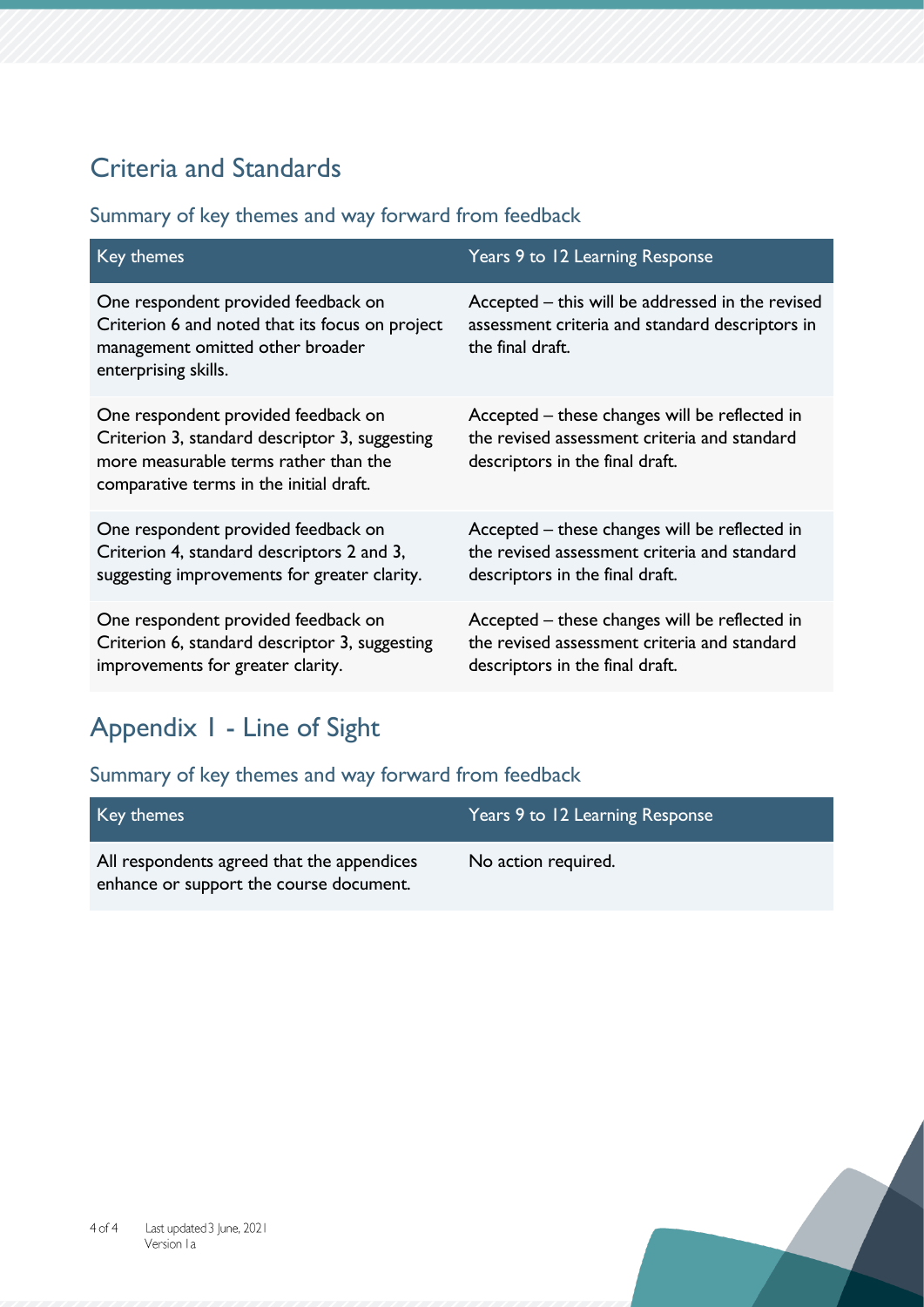# Appendix 2 – Alignment to Curriculum Frameworks

### Summary of key themes and way forward from feedback

| Key themes                                                                                                  | Years 9 to 12 Learning Response |
|-------------------------------------------------------------------------------------------------------------|---------------------------------|
| Of those who responded, all respondents<br>agreed that the alignment to curriculum<br>frameworks is useful. | No action required.             |

## Appendix 3 – Work Requirements

### Summary of key themes and way forward from feedback

| Key themes                                                                                                                   | Years 9 to 12 Learning Response                                                                                                                                                |
|------------------------------------------------------------------------------------------------------------------------------|--------------------------------------------------------------------------------------------------------------------------------------------------------------------------------|
| Most responses agreed that the work<br>requirements seem appropriate for the course<br>content, focus area and level.        | No further action required.                                                                                                                                                    |
| One group response queried the use of folios as Folio as a work requirement has a definition for<br>potentially too onerous. | Years 9 to 12 Learning courses which do not<br>have the same requirements as larger external<br>folios that are currently in some TASC courses.<br>No further action required. |
| One respondent queried whether multimodal<br>responses could be used learning journals.                                      | Multimodal responses can be a negotiated<br>format. This will be made more explicit.                                                                                           |

### Further Appendices

| Key themes                                                                                                   | Years 9 to 12 Learning Response |
|--------------------------------------------------------------------------------------------------------------|---------------------------------|
| Of those who responded, all agreed that the<br>further appendices enhance or support the<br>course document. | No further action required.     |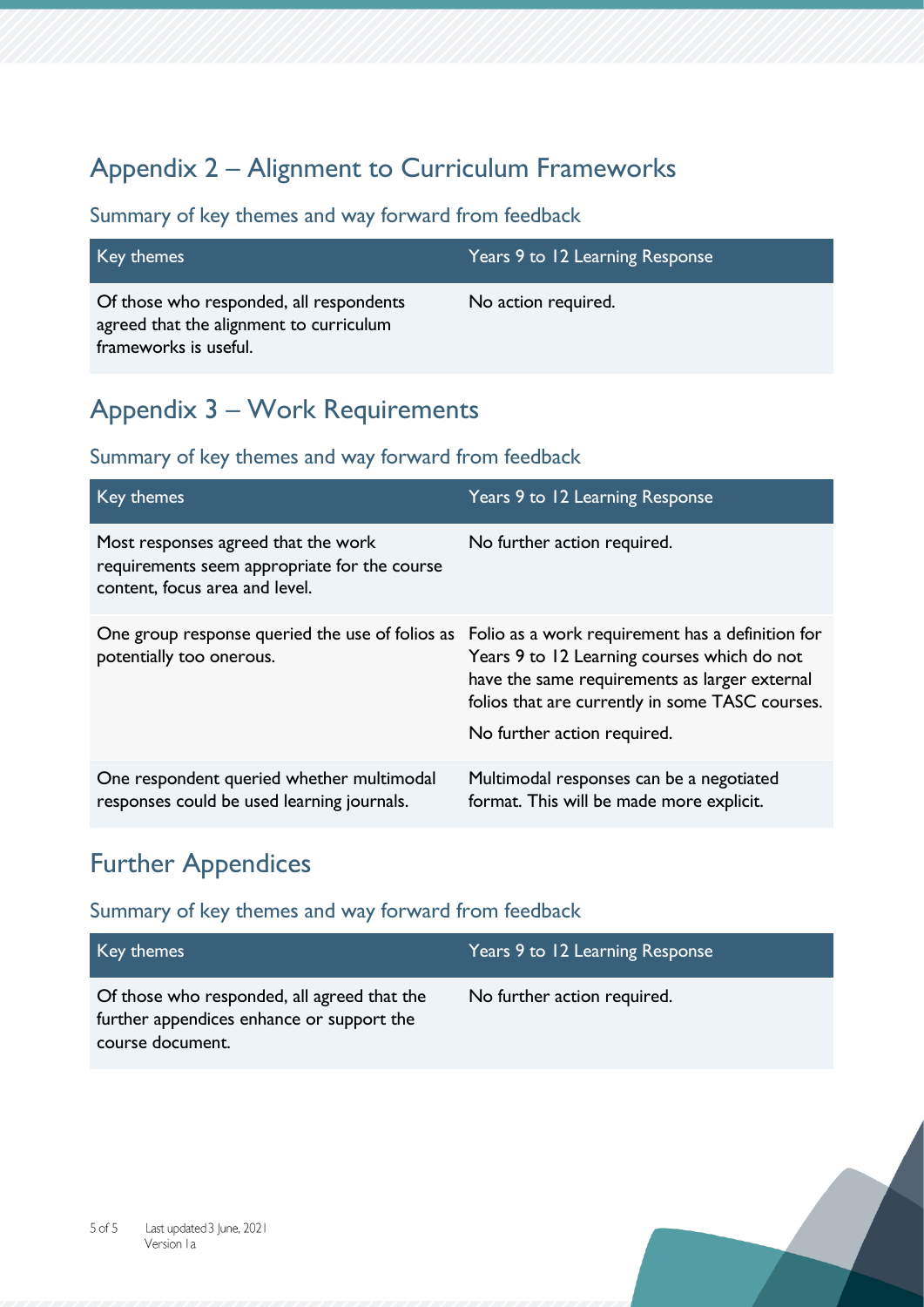# Further Feedback and General Comments

| Key themes |                                                                                                                                                                                                                                                                                                                                                                                            | Years 9 to 12 Learning Response                                                                                                                                                                                                                                                                                                                                                                                                                                                                                                                                                |
|------------|--------------------------------------------------------------------------------------------------------------------------------------------------------------------------------------------------------------------------------------------------------------------------------------------------------------------------------------------------------------------------------------------|--------------------------------------------------------------------------------------------------------------------------------------------------------------------------------------------------------------------------------------------------------------------------------------------------------------------------------------------------------------------------------------------------------------------------------------------------------------------------------------------------------------------------------------------------------------------------------|
|            | 1. When will the course be accredited<br>2. When will staff have access to the<br>finalised documents? Will they have<br>sufficient planning time before delivery?<br>3. Will there be example scope and<br>sequence document?<br>4. What 'ticks' will be assigned to this<br>course?<br>5. How many TCE points will be assigned<br>to this course?                                        | The course will be submitted for<br>L.<br>accreditation with the aim to be<br>delivered from 2022 and supported with<br>baseline resources.<br>2. Timelines for publication and<br>professional learning will be advertised<br>soon.<br>3. There will be scope and sequence<br>included in the baseline resources.<br>4. The everyday standard for use of<br>computers and the internet has been<br>requested for this course. The<br>accreditation process will determine if<br>this standard is applied to Enterprise at<br>Work 2.<br>5. The size of the course will be 15. |
| project.   | As a result of issues raised regarding some of<br>the assessment criteria and associated standard<br>descriptors, critical friends and sponsor schools<br>were contacted to provide advice on ways<br>forward. They agreed with the suggestions and<br>noted some additional improvements in relation<br>to more explicit inclusion of personal<br>management and the planning aspect of a | The criteria and standard descriptors will be<br>revised to reflect all feedback.                                                                                                                                                                                                                                                                                                                                                                                                                                                                                              |
|            | The Aboriginal Education Unit noted that this<br>course provides opportunities for the cross-<br>curriculum priority of Aboriginal and Torres<br>Strait Islander Histories and Cultures.                                                                                                                                                                                                   | This will be noted and elaborated on in the<br>Implementation Guide.                                                                                                                                                                                                                                                                                                                                                                                                                                                                                                           |